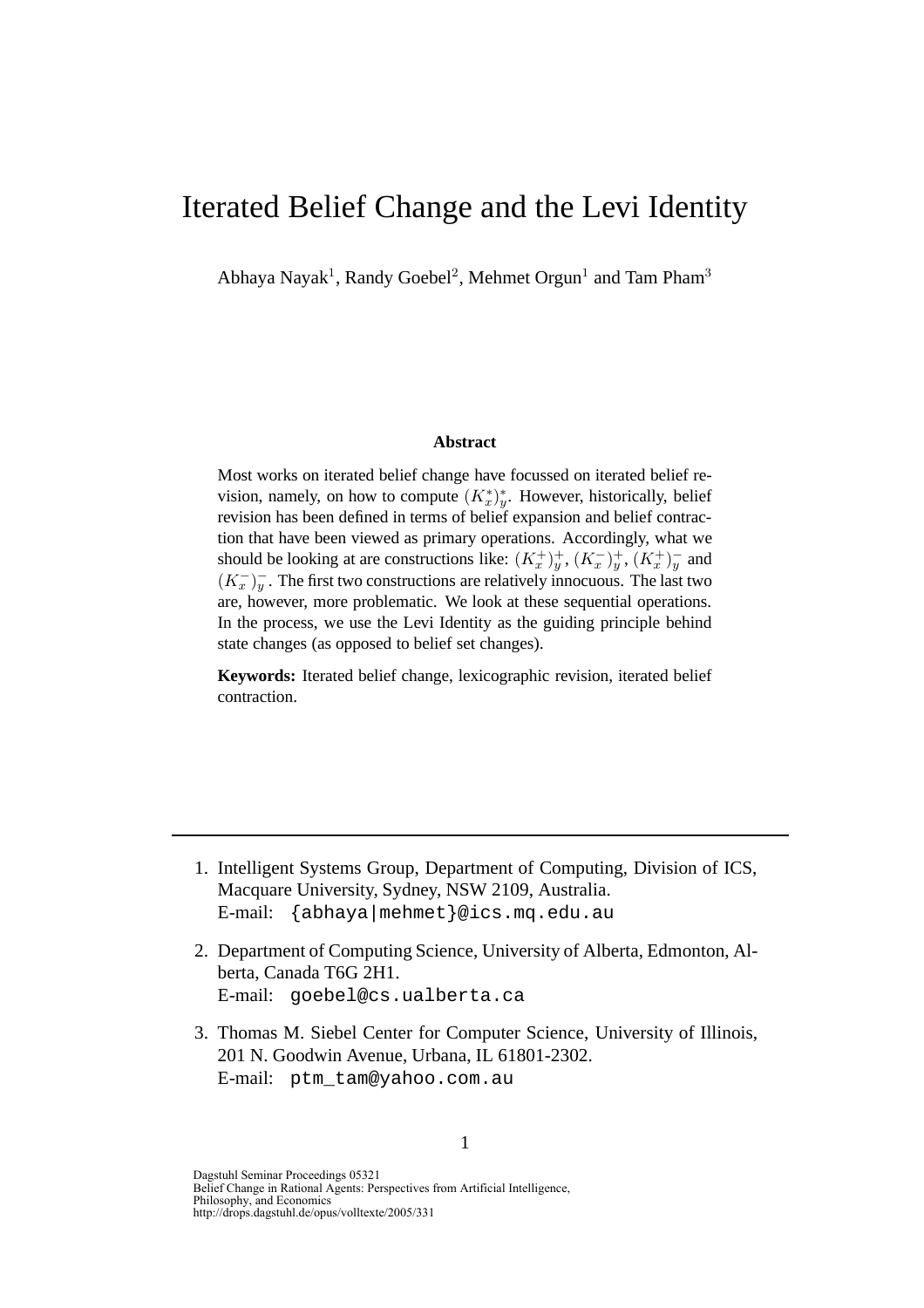### **1 Introduction**

How new evidence impigns upon the knowledge of a rational agent has been the subject of vigorous discussion in the last couple of decades. Alchourrón, Gärdenfors and Makinson [2], who initiated discussion on this issue in the nonprobabilistic framework provided the basic formal foundation for this discussion. Several variations and extensions of the basic framework have since been investigated by different researchers in the area including belief update, multiple belief change, iterated belief change, and belief merging. The subject of this paper is largely to do with the problem of iterated belief change.

Belief change has been viewed as any form of change in an agent's beliefs. Three forms of belief change have been investigated in the literature: expansion – simple addition of new beliefs, even if it means the agent's beliefs contradict each other; contraction – removal of a belief from one's belief corpus; and revision – addition of new beliefs while ensuring that the resulting belief corpus is consistent. The result of expanding, contracting or revising a belief corpus K by a sentence x is respectively represented as the corpus  $K_x^+$ ,  $K_x^-$  and  $K_x^*$ . Properties of these operations are captured by well known rationality postulates, and constructive approaches to these operators are available in the literature.  $K_x^+$  is simply defined as  $Cn(K \cup \{x\})$  where  $Cn$  is the consequence operation of the background logic. The connection between these operators is captured by the famous Levi Identity:  $K_x^* = (K_{-x}^-)_x^+$ . So, belief revision can always be taken to be a secondary notion constructed via the primitive operations of belief expansion and belief contraction.

By "Iteratd Belief Change" we refer to the problem of dealing with sequential changes in belief. On the face of it, then, iterated belief change should deal with how we can construct the corpus  $(K_x^{\square})_y^{\diamond}$  given belief corpus K, sentences x and y and belief change operations  $\Box$  and  $\Diamond$ . Literature in the area have largely dealt with iterated belief revision: constructing  $(K_x^*)_y^*$ . Given the Levi Identity, it would appear that we could do away with revision, in favour of expansion and contraction. If so, then what we should be discussing instead are construction of corpora such as  $(K_x^+)_y^+, (K_x^-)_y^+, (K_x^+)_y^-$  and  $(K_x^-)_y^-$ . The first two of these construction, where the second operation is expansion, are unproblematic (given a contraction operation), since expansion is a very simple operation. It is the last two of these constructs that pose rather difficult problems. The aim of this paper is to address these two forms of iterated belief change.

Let us look at these problems in some what more detail. Expansion operation is not state sensitive –  $K_x^+$  is completely determined by K and x. But contraction operation is. The set  $K_x^-$  is not fully determined by K and x: depending on what belief state K is associated with, the value of  $K_x^-$  would be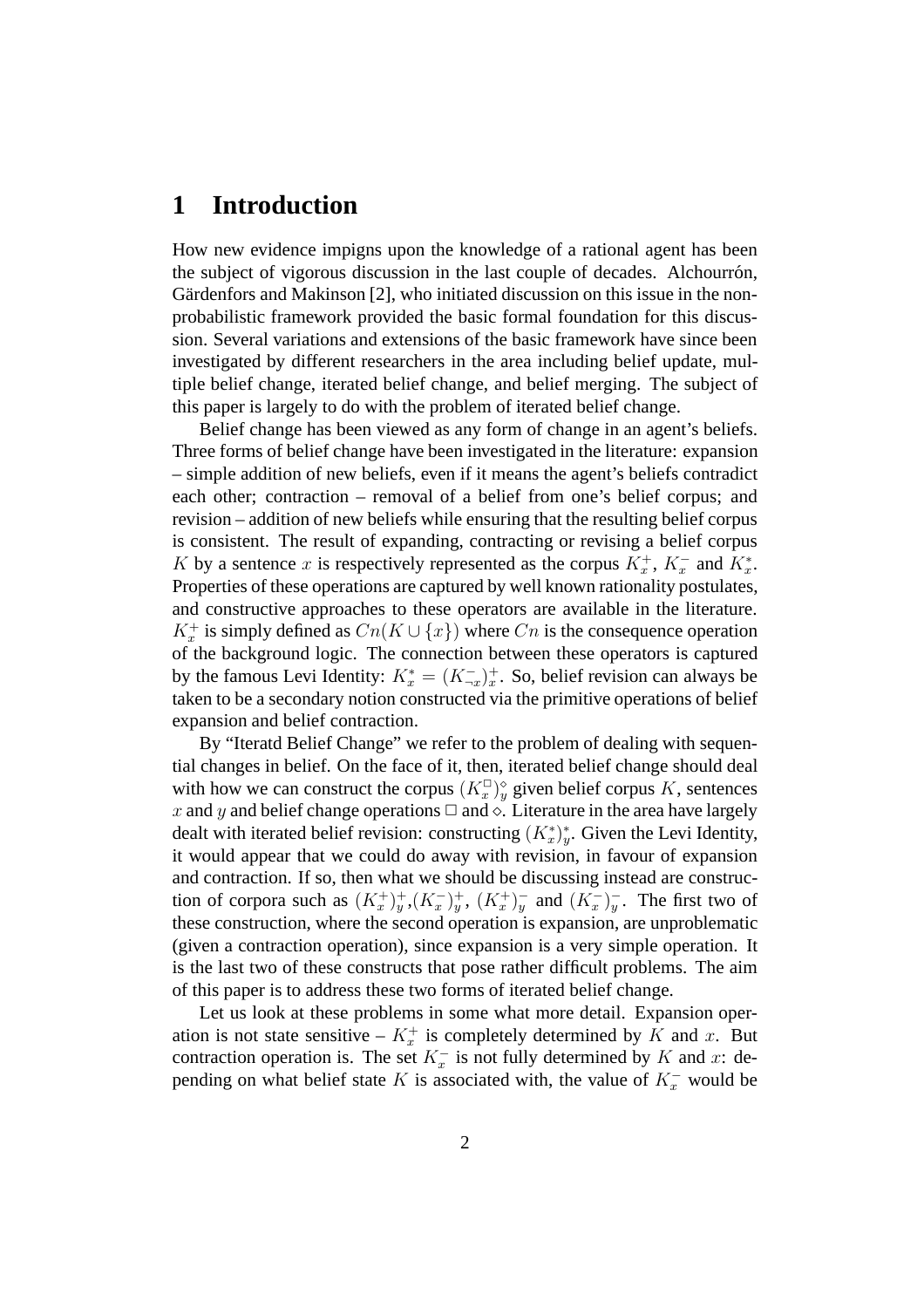different. In particular, belief contraction inherently involves a choice among multiple candidate beliefs for removal, and the preference information that determines this choice is in the belief state but is extraneous to the belief set  $K$ .

Assume that a belief set  $K$ , two sentences  $x$  and  $y$ , and an appropriate contraction operation – are given. Since + is not state sensitive,  $(K_x^+)_y^+$  is simply  $Cn(K \cup \{x, y\})$ . Similarly,  $(K_x^-)_y^+$  is simply  $Cn(K_x^- \cup \{y\})$ , which is easily determined given that we know how the contraction operation − behaves. But since – is state sensitive, the construction of  $(K_x^+)^-$  and of  $(K_x^-)^-$  can not be subjected to such simple treatment. Assuming that K is different from  $K_x^+$ (respectively  $K_x^-$ ), they are part of different belief states, and hence the contraction operation appropriate for removing beliefs from  $K$  is not appropriate for removing beliefs from  $K_x^+$  (respectively from  $K_x^-$ ). This paper is therefore primarily about characterising the belief sets  $(K_x^+)^-$  and of  $(K_x^-)^-$ .

In previous works [6] we have argued that the belief revision operation ∗ itself may be taken to represent the belief state, with the attendant view that alongwith changes in belief, the belief revision operation ∗ also changes. It has been argued that [] this change in the operation can be conveniently hidden under simple notation:  $*$  denotes the primoddial belief state, and  $*(i)$  for input sequence  $(i)$  denotes the belief set that results from the input sequence  $(i)$ . If so, then the contraction operation  $-$  can as well be taken to be an alternative representation of the belief state. There is some asymmetry between the representation of a state by a revision operation ∗ and a contraction operation − however. In the former case, since we are interested in revision, given initial state  $\ast$ , subsequent states can be represented simply by  $\ast(i)$  where  $(i)$  is the input sequence. But in the latter case an input sequence itself does not specify the required change to the initial state −. For instance, to take a simple case, given some input sentence x, we cannot tell what state  $-(x)$  really refers to since the sentence x could be an argument for contraction or expansion!

Although classical belief change accounts (such as AGM [1, 2]) provide a systematic way to deal with belief change, they are designed for dealing with one-shot belief change rather than iterated belief change. While providing a cogent account of how a rational agent should change his/her beliefs in light of a piece of evidence, they fail to give a systematic account for belief change as an iterative process of how an epistemic agent should deal with a sequence of evidence. A dynamic approach to iterated belief revision has been proposed by Nayak, *et.al* [6] to resolve this problem. The purpose of this paper is to complement this dynamic approach by supplying it with the iterated expansion and contraction operations.

In Section 1, we briefly discuss the AGM Framework, its problems and how others have attempted to resolve the problem and then we review the dynamic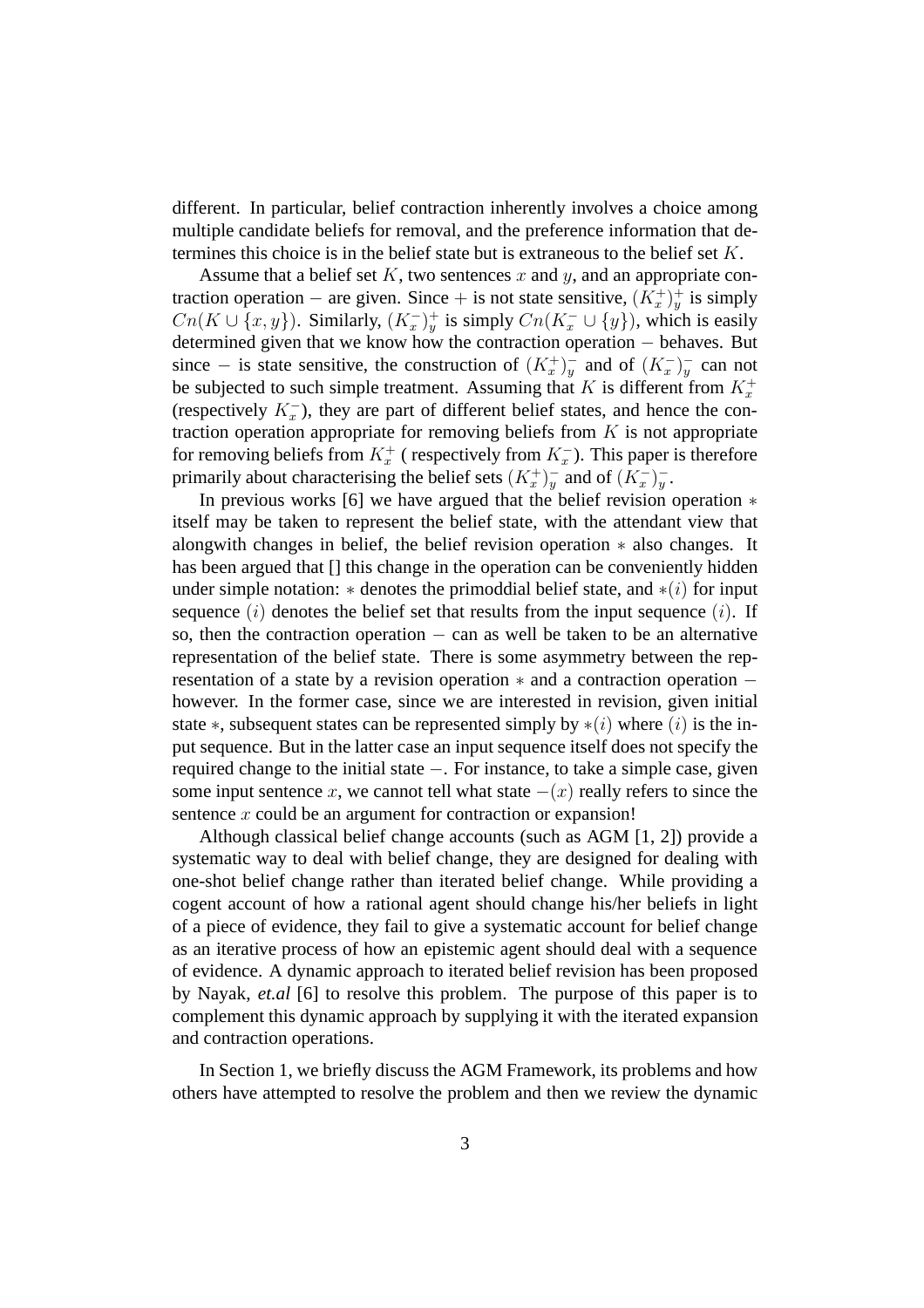approach proposed in [6] which provides an iterative account to deal with belief revision. The paper will then complement this approach by the dynamic expansion and contraction operators. Section 2 begins with the analogues of the Levi identity which establishes the relationship between the three belief change operators: revision, contraction and expansion. The dynamic expansion operator will be introduced briefly next, followed by a sematic approach to the construction of a dynamic contraction operator. Section 3 provides a partial syntatic account for this dynamic contraction operator. Finally, we conclude with a brief summary and discussion.

### **2 Background**

The theory of belief change purports to model how a current theory or body of beliefs, K, can be rationally modified in order to accommodate a new observation x. A piece of observation, such as x is represented as a sentence in a propositional language L, and a theory, such as  $K$ , is assumed to be a set of sentenecs in L, closed under a supraclassical consequence operation,  $C_n$ . Since the new piece of information  $x$  may contravene some current beliefs in  $K$ , chances are, some beliefs in  $K$  will be discarded before  $x$  is eased into it. Accordingly, three forms be belief change are recognised in the belief change framework:

- 1. CONTRACTION:  $K_x^-$  is the result of discarding some unwanted information  $x$  from the theory  $K$
- 2. EXPANSION:  $K_x^+$  is the result of simple-mindedly incorporating some information  $x$  into the theory  $K$
- 3. REVISION:  $K_x^*$  is the result of incorporating some information x into the theory K in a manner so as to avoid internal contradiction in  $K_x^*$ .

The intuitive connection among these operators is captured by the following two identities named, respectively, after Isaac Levi and William Harper:

- 1. LEVI IDENTITY:  $K_x^* = (K_{\neg x}^-)_x^+$
- 2. HARPER IDENTITY:  $K_x^- = K_{\neg x}^* \cap K$ .

There is another, third, identity that, though well known, has not merited special nomenclature:

1. THIRD IDENTITY:

$$
K_x^+ = \begin{cases} K_x^* & \text{if } \neg x \notin K \\ K_\perp & \text{otherwise} \end{cases}
$$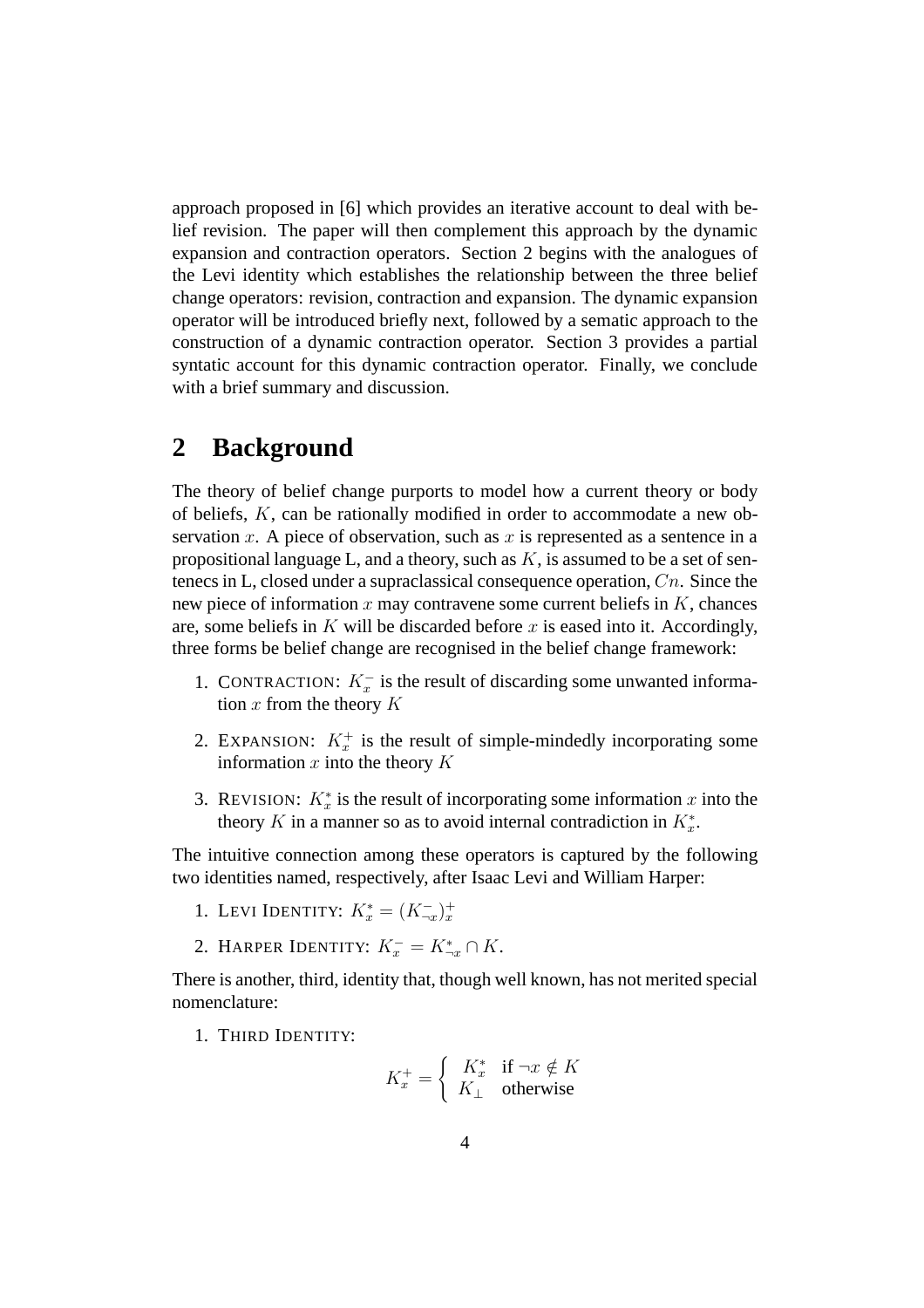The three belief change operations are traditionally introduced with three sets of *rationality postulates*. These postulates, along with motivation and interpretation for them, may be found in [1]. The expansion operation is very easily constructed:

$$
\bullet \ \ K_x^+ = Cn(K \cup \{x\})
$$

Contraction and Revision operations are relatively more sophisticated operations since they deal with choice. The three identities mentioned above show that the three operations are to a large extent inter-definable. However, right from the start, the contraction and expansion operations have been taken to be more fundamental operations than the revision operation, and accordingly, the Levi Identity has typically been used to define revision.

The AGM postulates deal with "one-shot" belief change. The only interesting inference about iterated belief revision that can be drawn from the AGM postulates is the following AGM-It (Nayak *et.al*, 2003, p. 4)

$$
(\mathbf{AGM\text{-}It}): \qquad \text{If } \neg y \notin K_x^* \text{ then } (K_x^*)_y^* = K_{x \wedge y}^*
$$

that places no constraints on iterated belief change when  $\neg y \in K_x^*$ . Consider the following problem (Darwiche  $\&$  Pearl, 1997 [4]). We learnt from independent sources that  $X$  is smart and and that  $X$  is rich. In other words, we would retain the belief that X is rich even if X is found not to be smart and vice versa. Imagine that we first obtained some information to the effect that X is not smart, so we still retain our belief that X is rich. But then, we receive another piece of evidence confirming that X is smart after all. Should we, or should we not, now believe that  $X$  is rich? Intuitively, we should continue to believe that  $X$  is rich, since the two (sequential) pieces of evidence have no bearing upon whether or not X is rich. However, surprisingly, as the AGM-It does not handle the case  $\neg smart \in K^*_{\neg smart}$ , the AGM system would allow us to believe that X is smart and not rich!

To alleviate this situation, several proposals have been advanced. Here we revisit the proposal by Nayak, *et.al* [6], namely, that the revision operation ∗ is best viewed as a dynamic operator, an operator that evolves as new pieces of information are accepted. Accordingly, the AGM framework is extended as follows:

(0<sup>\*</sup>)  $(K_{\perp})_x^* = Cn({x})$  for any sentence x (Absurdity)  $(1^*$ -6<sup>∗</sup>) As in the AGM (7\*new) If  $x \wedge y \not\vdash \bot$  then  $(K_x^*)^{\ast|x}_{y} = K_{x \wedge y}^*$  (Conjunction) (8\*new) If  $x \wedge y \vdash \bot$  but  $\nvdash \neg x$  then  $(K_x^*)_y^{*\vert x} = K_y^*$  $y^*$  (DP2')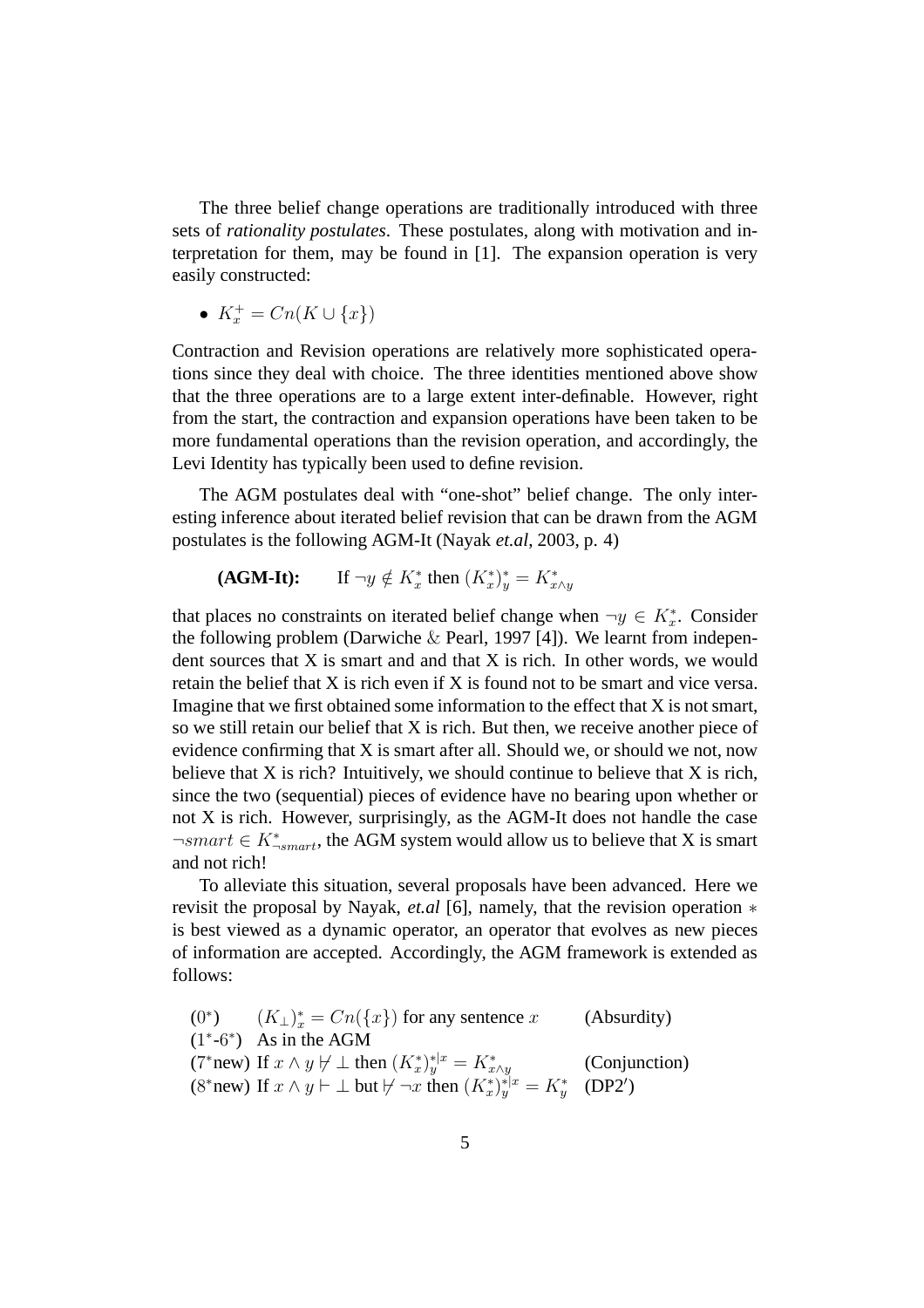The last two postulates may be viewed as constraints on | rather than on ∗, and in fact jointly defining the meta-revision operation | itself.

It has been argued ([6]) that this dynamic revision operator, representing a belief state, is best viewed as a unary operation, say initially  $*_0$ . When a piece of evidence  $e_i$  (for  $i > 0$ ) is received, the then current belief state  $*_{i-1}$  gets updated to the new belief state  $*_i$  as follows:  $*_i = \frac{1}{i-1} |e_i|$ . A revision step is carried out in two sub-steps. Given current belief set  $K_{i-1} = *_{i-1}(\top)$  and evidence ei,

$$
K_i := K_{e_i}^{*_{i-1}}
$$
  

$$
*_i := *_{i-1} | e_i
$$

This belief (dynamic) revision operation is given a semantic characterisation in terms of an evolving plausibility ordering over the interpretations generated by the background language.

**Definition 1** Let  $\Omega$  be the set of possible worlds (interpretations) of the back*ground language*  $\mathcal L$  *and*  $\sqsubseteq$  *a total preorder* (*a connected, transitive and reflexive relation) over*  $\Omega$ *. For any set*  $\Sigma \subseteq \Omega$  *and world*  $\omega$  *we will say*  $\omega$  *is a*  $\Box$ *-minimal member of*  $\Sigma$  *if and only if both*  $\omega \in \Sigma$  *and*  $\omega \subset \omega'$  *for all*  $\omega' \in \Sigma$ *.* 

By  $\omega_1 \sqsubseteq \omega_2$  we will understand that  $\omega_2$  is not more plausible than  $\omega_1$ . The expression  $\omega_1 \equiv \omega_2$  will be used as a shorthand for  $(\omega_1 \sqsubseteq \omega_2 \text{ and } \omega_2 \sqsubseteq \omega_1)$ . The symbol  $\sqsubset$  will denote the strict part of  $\sqsubseteq$ . For any set  $S \subseteq \mathcal{L}$  we will denote by [S] the set  $\{\omega \in \Omega \mid \omega \models s \text{ for every } s \in S \}$ . For readability, we will abbreviate  $\{s\}$  by  $[s]$ . Intuitively, the preorder  $\subseteq$  will be the semantic analogue of the revision operation ∗, and represents the belief states of an agent. We will say that  $K_{\square}$  is the belief set associated with the preorder  $\sqsubseteq$ . It is defined as the set of sentences satisfied by the  $\Box$ -minimal worlds, i.e.

 $K_{\square} = \{x \in \mathcal{L} \mid \omega \models x \text{ for all } \subseteq \text{-minimal } \omega \in \Omega\}$ 

An inconsistent belief state is represented by an empty relation  $\sqsubseteq$ <sub>⊥</sub>: for every pair  $\omega, \omega' \in \Omega, \omega \not\sqsubseteq_{\perp} \omega'.$ 

A modified Grove-Construction [**?**] is used to construct the revision operation from a given plausibility relation:

#### **Definition 2** ( $\sqsubset$  to \*)

$$
x \in K_e^{* \sqsubseteq} \text{ iff } \begin{cases} [e] \subseteq [x] & \text{if } \sqsubseteq = \sqsubseteq \bot \\ \omega \models x \text{ for every } \omega \sqsubseteq \text{-minimal in } [e] & \text{otherwise.} \end{cases}
$$

The plausibility ordering is stipulated to evolve as follows. TWO SPECIAL CASES: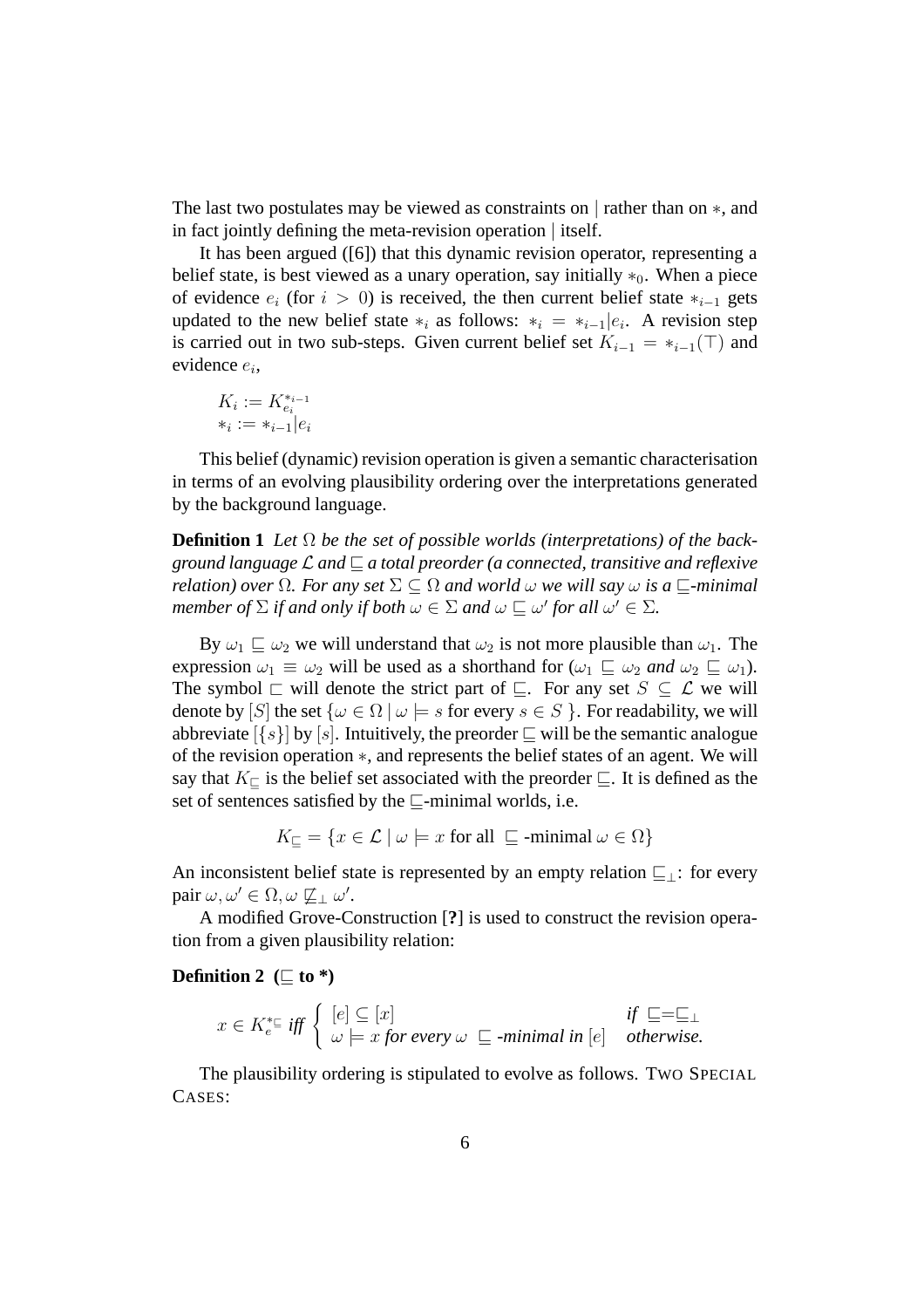- 1. If  $[e] = \emptyset$  then, and only then,  $\sqsubseteq_e^{\circ} = \sqsubseteq_{\perp}$
- 2. Else, if  $\square = \sqsubseteq_{\bot}$ , then  $\omega_1 \sqsubseteq_e^{\circ} \omega_2$  iff either  $\omega_1 \models e$  or  $\omega_2 \models \neg e$ .

GENERAL CASE:

When the prior preorder is nonempty ( $\subseteq \neq \subseteq$ <sub>⊥</sub>) and the evidence is satisfiable ( $[e] \neq \emptyset$ ),

- 1. If  $\omega_1 \models e$  and  $\omega_2 \models e$  then  $\omega_1 \sqsubseteq_e^{\circ} \omega_2$  iff  $\omega_1 \sqsubseteq \omega_2$
- 2. If  $\omega_1 \models \neg e$  and  $\omega_2 \models \neg e$  then  $\omega_1 \sqsubseteq_e^{\circ} \omega_2$  iff  $\omega_1 \sqsubseteq \omega_2$
- 3. If  $\omega_1 \models e$  and  $\omega_2 \models \neg e$  then  $\omega_1 \sqsubset^{\circ}_e \omega_2$

### **2.1 Need for a Dynamic Contraction Operator**

Just as there is a need for itareted belief revision, there is a *prima facia* case for iterated belief expansion and iterated belief contraction. The former is trivial:  $(K_x^+)_y^+ = Cn(Cn(K \cup \{x\}) \cup \{y\}) = Cn(K \cup \{x,y\})$ . Iterated Belief Contraction, however, does not soccumb to such easy solution. Just like revision, contraction involves choice; hence iterated belief contraction would presuppose an account of contracting from a choice mechanism. It is little curprise that the rationality postulates of belief contraction offered by the AGM does notprovide a cogent account of iterated belief contraction:

| Closure:      | $K_{\tau}^-$ is a theory                                                 |
|---------------|--------------------------------------------------------------------------|
| Inclusion:    | $K_r^- \subseteq K$ (inclusion)                                          |
| Vacuity:      | If $x \notin Cn(K)$ then $K_r^- = K$                                     |
| Success:      | If $\emptyset \not\vdash x$ then $x \notin Cn(K_x^-)$                    |
| Preservation: | If $Cn(x) = Cn(y)$ then $K_x^- = K_y^-$                                  |
| Recovery:     | $K \subseteq Cn((K_{r}^{-}) \cup \{x\})$                                 |
| Intersection: | $(K_x^-)\cap(K_y^-)\subseteq K_{x\wedge y}^-$                            |
| Conjunction:  | If $x \notin K_{x \wedge y}^-$ then $K_{(x \wedge y)}^- \subseteq K_x^-$ |

Interestingly, there is very little discussion in the literature regarding iterated belief contraction – an exception being [5]. Presumably the reason behind such reluctance is the fact that, in some sense or other, belief revision and belief expansion are "natural" operations where as belief contraction is a "theoretical construct". Despite the persuasion of literary critics to view the *willing suspen*sion of disbelief as a constituting ingredient of poetic faith<sup>1</sup>, in the belief change literature, belief contraction remains a second class citizen. However, even if

<sup>1</sup>Samuel Taylor Coleridge in *Biographia Literaria*.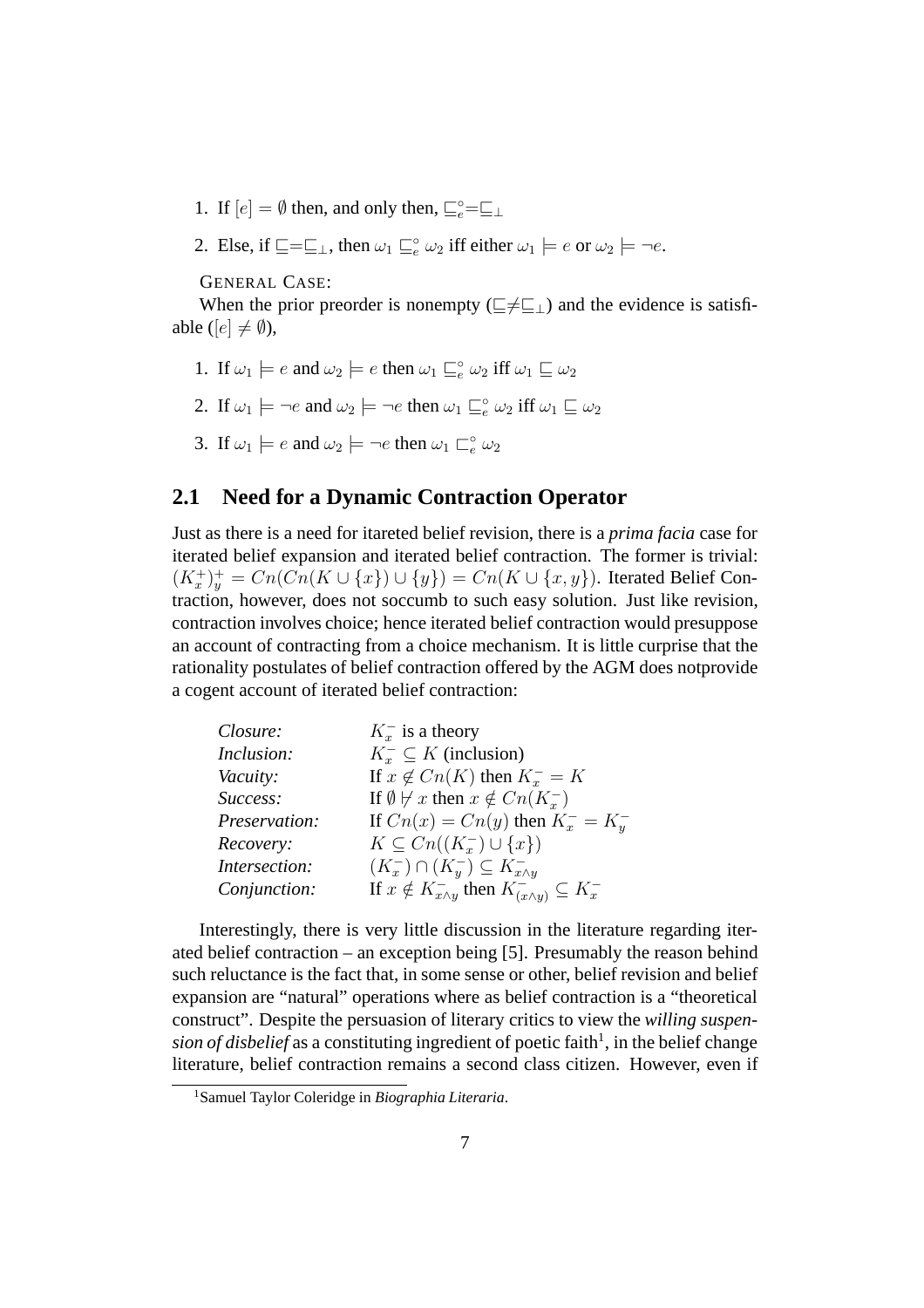belief contraction is not as natural as other forms of belief change, iterated belief contraction deserves the researchers' attention – if not for anything else, for the sake of completeness. As we see below, there are more compelling reasons to study iterated belief contraction.

#### **2.2 Argument from the Levi Identity**

As mentioned before, Levi Identity  $K_x^* = (K_{-x}^-)_x^+$  has generally been used to define the revision operation via the expansion and contraction operation, the latter two being viewed to be more basic. This fact has been however largely ignored in the belief revision literature. In particular, The computation of  $(K_x^*)^*_y$ has been carried out directly by providing an account of how a belief state evolves in light of newly accepted information, instead of decomposing the expression  $(K_x^*)^*_y$  into  $(((K_{\neg x})^+_x)^-_y)^+_y$ . The primacy of + and  $-$  over  $*$  however manadtes that we provide an account of how the belief set  $(((K_{\neg x}^{-})_{x}^{+})_{\neg y}^{-})_{y}^{+}$ should be computed. It follows then that we should in general be asking outselves how to compute sets such as

- 1.  $(K_x^+)_y^+$
- 2.  $(K_x^-)_y^+$
- 3.  $(K_x^+)_y^-$ , and
- 4.  $(K_x^-)_y^-$ .

Out of these, the first two constructs, the second operation in them being an expansion operation, are relatively innocuous. The last two constructs, however, deserve more careful attention: since the second operation is a contraction operation, it will be dependent on the intermediate epistemic state that would have evolved from the initial epistemic state associated with  $K$ . Notice that the last construct is exactly the problem of iterated belief contraction.

We need a reasoned account of iterated belief change (expansion and contraction) in which the second operation is a contraction operation. Such an account can be provided by providing an account of how an epistemic state gets modified when subjected to expansion or contraction by a sentence. The aim of the next section is to explore this issue.

## **3 Approach**

Given a contraction function, we can construct a revision function by first contracting everything in the belief set that would cause the addition of  $x$  to lead to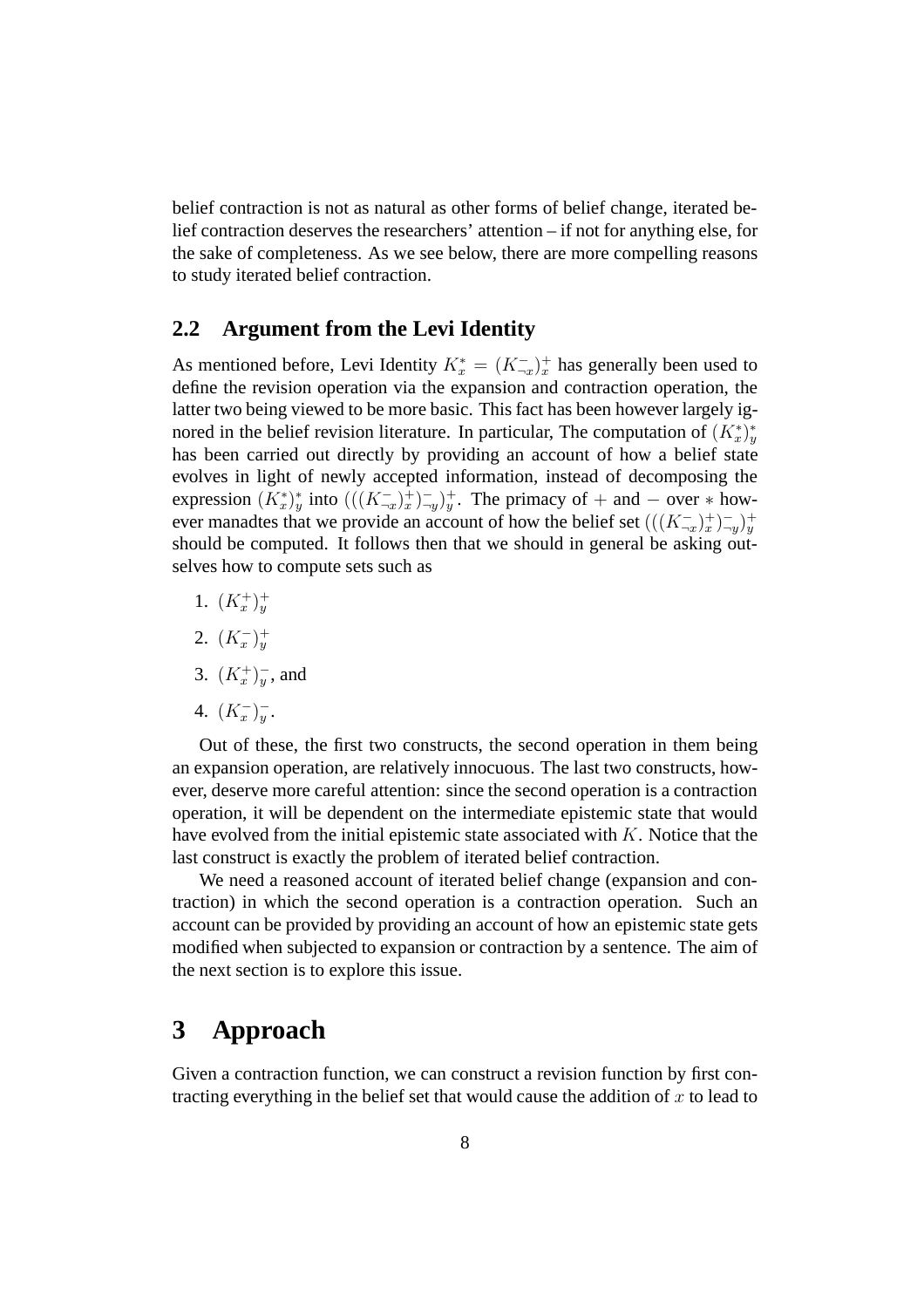inconsistency and then expanding the belief set by  $x$ . That is the intuition behind the Levi Identity. It is the Levi Identity that embodies the idea that revision is reducible to contraction and expansion – the idea that forces us to examine different combinations of contraction and expansion, different forms of *belief change*. However, the Levi Identity, as traditionally conceived, involves modification of a *belief set*, where as iterated belief revision (and dynamic belief revision) involves revision of the preorder over possible worlds:  $\sqsubseteq_{x}^{\circ}$  is taken to be the resultant preorder, when the given preorder  $\Box$  is revised in light of an accepted input sentence  $x$ . It is therefore desirable to obtain an analogue of the Levi Identity:

NEW LEVI IDENTOTY  $\sqsubseteq_x^{\circ} = (\sqsubseteq_{\neg x}^{\ominus})_x^{\oplus}$ where  $\ominus$  is a preorder contraction operation, and  $\oplus$  is a preorder expansion operator.

Therefore, our aim now is to define these two new operators  $\sqsubseteq^\oplus_x$  and  $\sqsubseteq^\oplus_x$  similar to  $\sqsubseteq_x^{\circ}$  in such a way that this analogy is preserved. Once this aim is achieved, it will be sufficient to characterise any belief change by using only the contraction and expansion preorders.

#### **3.1 Preorder Expansion – semantics**

Belief expansion is the simplest form of belief change. In the AGM account, belief expansion is captured by:  $K_x^+ = Cn(K \cup \{x\})$ . Semantically speaking,  $[K_x^+] = [K] \cap [x]$ : the result of accepting information x results in a state that entertains exactly those worlds that satisfy all the old beliefs as well as the accepted piece of information. It follows that expansion does not handle inconsistency very well – if the new piece of information conflicts with the current beliefs, the agent ends up believing anything and everything.

As mentioned in section 2, expansion can be defined in terms of belief revision (the "Third Identity"). This motivates the way we define the expansion preorder as follows:

$$
\sqsubseteq_x^{\oplus} = \left\{ \begin{array}{ll} \sqsubseteq_x^{\circ} & \text{if } \neg x \notin K \\ \sqsubseteq_{\perp} & \text{otherwise} \end{array} \right.
$$

In other words, if there exists a world  $\omega \in [x]$  such that  $\omega$  is  $\Box$ -minimal, then the belief would be the same whether we expand it by x or revise it by x. However, if the current belief does not allow any world  $\omega$  which is consistent to  $[x]$ , then its expansion to include x will result in an inconsistent state.

With this definition of the dynamic expansion operator, we are now in the position to construct the dynamic contraction operator.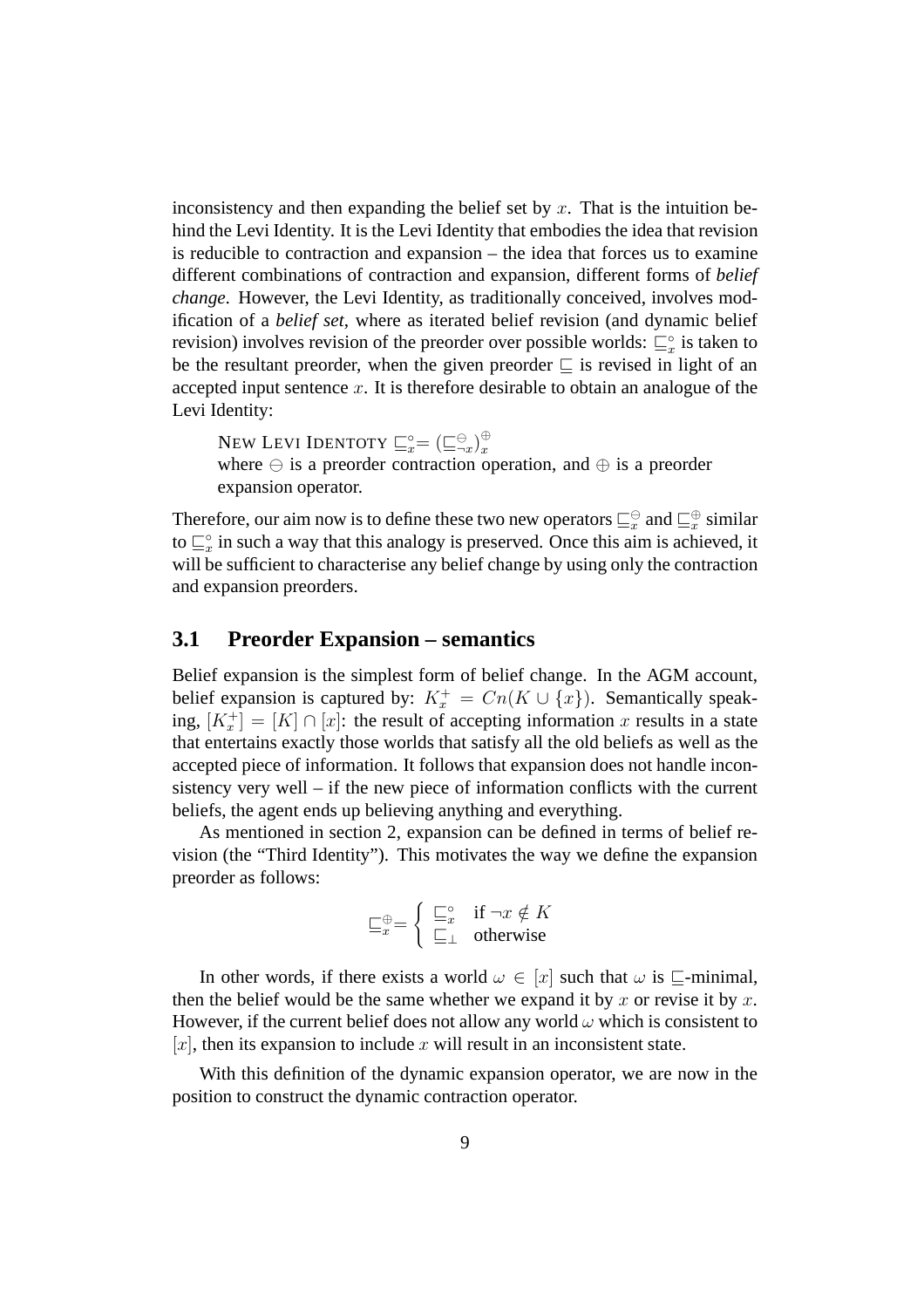#### **3.2 Contraction Operations Satisfying the New Levi Identity**

The use of a system of nested spheres of worlds to visually represent the preorder  $\Box$  is wellknown [3]: a world more central in the system represents a more plausible world than one relatively less central. A sphere is a set of possible worlds for a given belief set and a system of spheres is a set of nested spheres which can be considered as an ordering of plausibility over the worlds; the more plausible worlds lying closer to the centre of the system of spheres. The smallest sphere at the centre of the system represents the current beliefs in the sense that it consists of exactly the worlds that satisfy the current beliefs. Two boundary cases of such representation of a belief state are:

- 1. FULL PREORDER. If  $\omega \subseteq \omega'$  for all worlds  $\omega$  and  $\omega'$ , the system of sphere is conflated to a single sphere. It represents the state of complete epistemic innocence – the agent in question holds no contingent beliefs whatsoever. It is the state of null information  $\sqsubseteq$ <sub>T</sub>: the associated belief set is  $Cn(\emptyset)$ .
- 2. EMPTY PREORDER. If  $\omega \sqsubseteq \omega'$  for *no* two worlds  $\omega$  and  $\omega'$ , the state in question represents the "epistemic hell", a state in which the agent believes every conceivable state of affairs. This is the state of full information  $\sqsubseteq$ <sub>⊥</sub>: the associated belief set is  $K_{\perp} = Cn(\perp)$ .

In order to contract from the state of null information, nothing needs to be done. So,

 $(\sqsubseteq_{\top})^{\ominus}_{x} = \sqsubseteq_{\top}$  for all  $x$ .

However, contracting from the state of full information is not so obvious. To contract K<sub>⊥</sub> by x, we need to allow some world which is consistent to  $\neg x$ to be included in the resultant belief state. So it is reasonable to suggest that  $(K_{\perp})_x^- = Cn(\{-x\})$ . However, in this case, the agent will end up believing  $\neg x$  but this should not be allowed as there is no evidence to support either x or  $\neg x$ . Therefore, it is more appropriate that the agent will lose all the information and start his/her epistemic life again when he/she reaches this state  $(K_{\perp})_x^-$  =  $Cn(\emptyset)$ . Accordingly we postulate that

 $(\sqsubseteq_{\perp})^{\ominus}_{x} = \sqsubseteq_{\top}$  for all  $x$ .

Now let us look at how state contraction should function in the principal case. Conside the initial state  $\Box$  be represented by a sustem of spheres  $[K_0] \subset$  $[K_1] \subseteq [K_2] \subseteq [K_3]$  where, as illustrated in Figure 1,  $[K_0] = 1$ ,  $[K_1] =$  $[K_0] \cup 2 \cup 5$ ,  $[K_2] = [K_1] \cup 3 \cup 6$  and  $[K_3] = [K_2] \cup 4 \cup 7$ . We are interested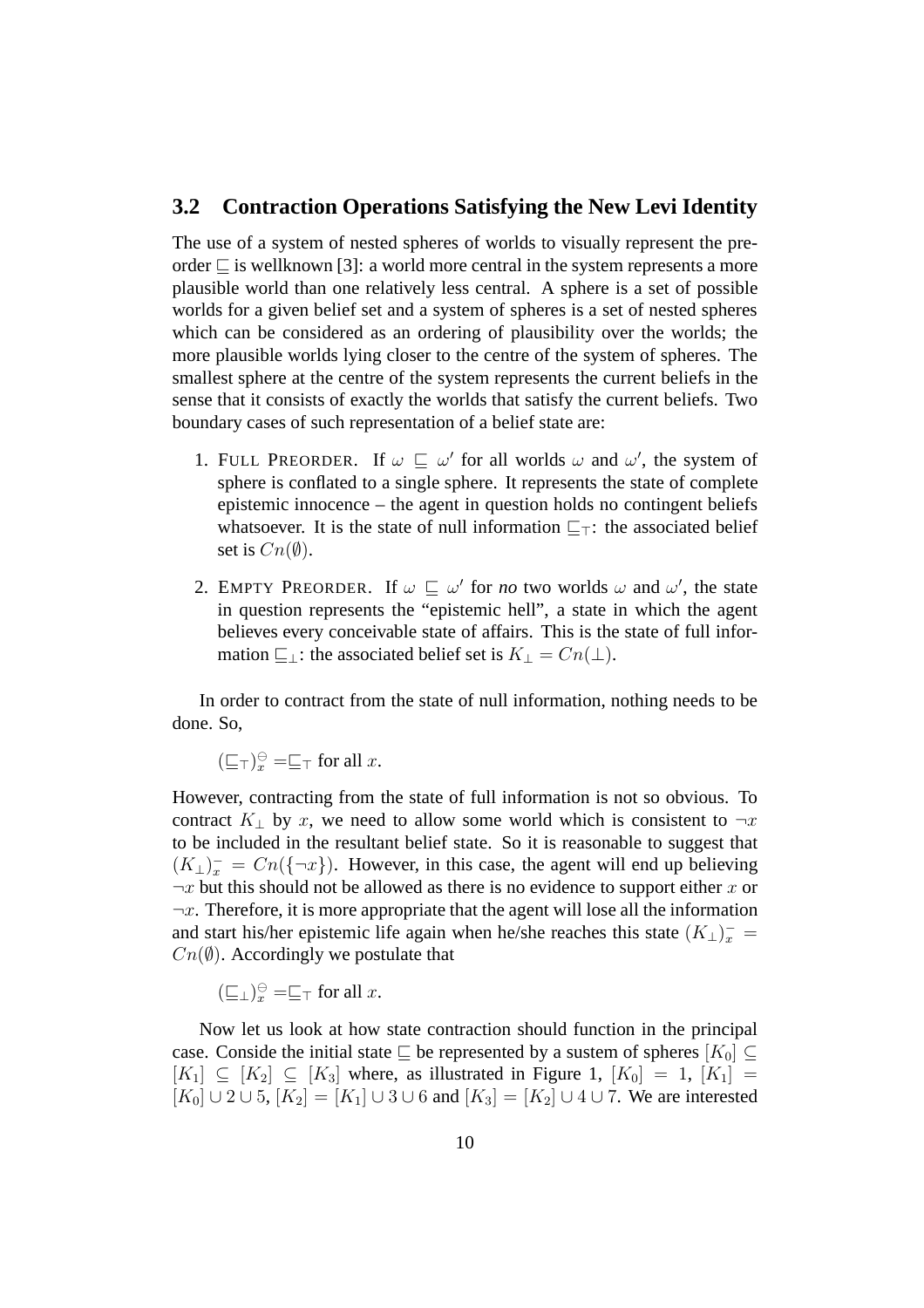in contracting this state by the belief x, where  $\lceil \neg x \rceil = 5 \cup 6 \cup 7$ . In order to satisfy the original Levi Identity, it will suffice if the state resulting from this contraction centers on  $[K_0] \cup 5$ , since that would ensure that if  $K_0$  was to be revised by  $\neg x$ , the resulting theory will hold of exactly those worlds that are minimal in  $[\neg x]$ , that is, 5. This effectively is the relevant faithfulness condition for belief contraction.



Figure 1: States before and after the contraction

The new Levi Identity imposes one more constraint on this. It effectively says that, the resultant state after the contraction, apart from having  $[K_0]$  as the center, must ensure that the prior ordering of worlds inside  $[x]$  (respectively outside [x]) should not be disturbed. That is, for any two worlds  $\omega$  and  $\omega'$  that are both inside  $[x]$  (or both inside  $[\neg x]$ ),  $\omega \sqsubseteq_x^{\ominus} \omega'$  iff  $\omega \sqsubseteq \omega'$ . This condition is quite appealing, and is reminiscent of conditions well known in the context of iterated belief revision (Spohn's OCF's, Darwiche & Pearl's account, as well as Nayak's Lexicographic Revision respect this condition). It turns out that in the current context, the new Livi Identity is liberal enough to allow many different construction of the state contraction operation  $\ominus$ . In Figure 1 we illustrate four such constructions, each of which looks reasonable, and satisfies the new Levi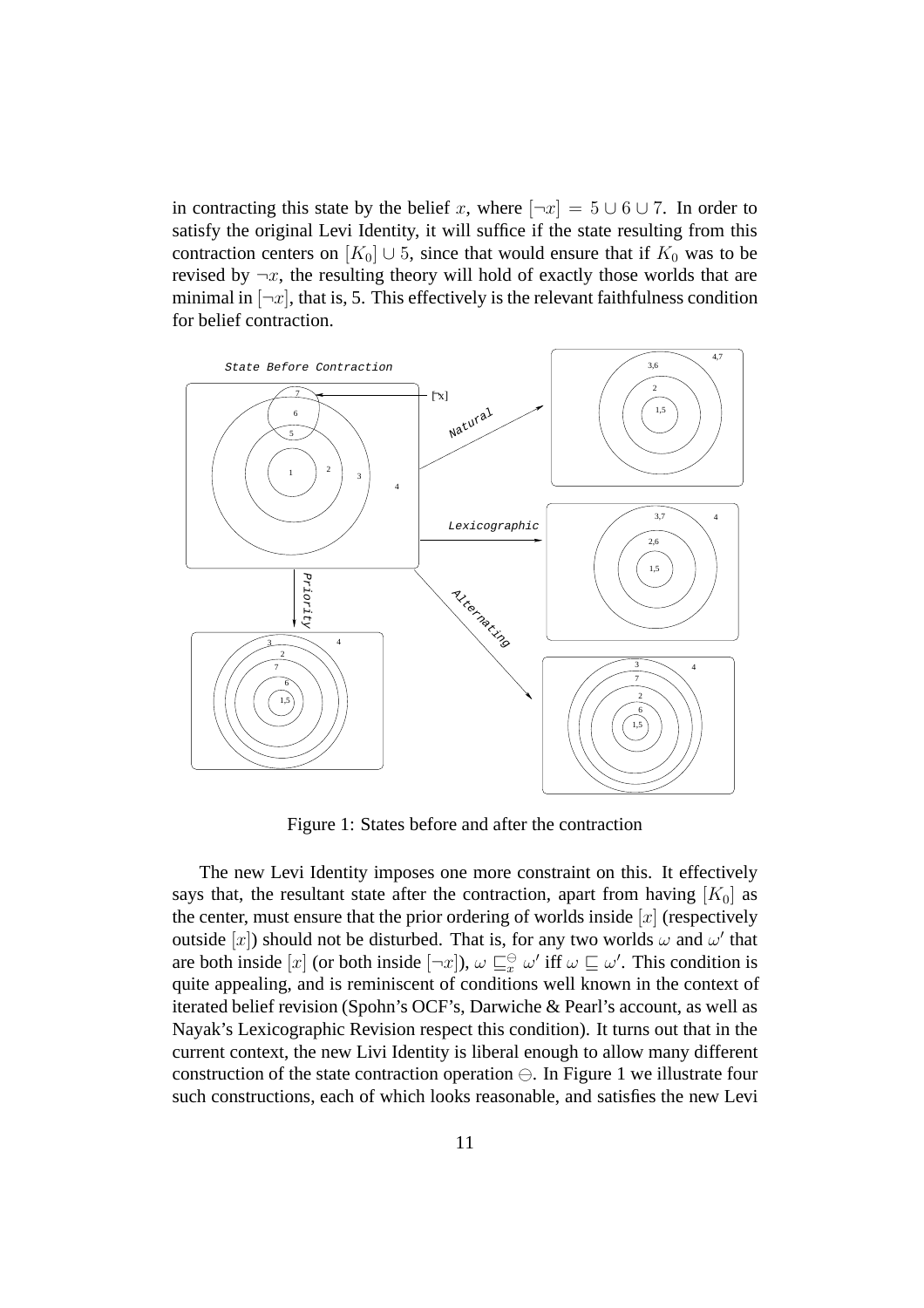Identity.

- 1. NATURAL CONTRACTION: The only modification in the starting state effected is due to the faithfulness requirement. All other worlds are left as before.
- 2. LEXICOGRAPHIC CONTRACTION: Faithfulness puts  $[K_0]$  and the worlds in 5 at the same footing. All other worlds are "shifted" accordingly, thus for instance, worlds in 2 and in 6 are viewed to be at par with each other.
- 3. ALTERNATING CONTRACTION: Faithfulness is respected. Then, repeatedly, the next best worlds in [x] and  $[\neg x]$  are alternated, with  $[\neg x]$  being given priority.
- 4. PRIORITY CONTRACTION: All worlds in  $[\neg x]$  are given more priority than all worlds in  $[x]$ , subject to the satisfaction of Faithfulness. Faithfulness is respected.

It is easily noticed that all these four constructions of a state contraction operation will satisfy the New Levi Identity. Hence, if we must identify a unique state contraction operation, further reasonable principles must be identified and adhered to. We find such a principle in the generalisation of the Harper Identity, as discussed below.

#### **3.3 New Harper Identity**

In the context of classical belief change, the Levi Identity is equivalent to the Harper Identity;  $K_x^- = K \cap K_{-x}^*$ . Semantically the Harper Identity says that the  $\sqsubseteq$ -minimal worlds in  $\Omega$  and the  $\sqsubseteq$ -minimal worlds in  $[\neg x]$  are to be given equivalent status in the state resulting from the contraction of  $\subseteq$  by x. This Identity is easily generalised as follows:

Let  $B_i$ ,  $0 \le i \le n-1$  be the *n* bands ( $\sqsubseteq$ -equivalence classes) of worlds generated by the the pre-contraction state  $\sqsubseteq$ , where  $B_0$  consists of the  $\sqsubseteq$ -minimal worlds in  $\Omega$  and each  $\omega \in B_i \sqsubset$  each  $\omega' \in$  $B_j$  for every  $i < j$ . Let k be the smallest index such that  $B_k \cap$  $[\neg x] \neq \emptyset$ . Define  $C_i = B_{k+i} \cap [\neg x]$  for  $0 \leq i \leq n-k$ , and  $C_i = \emptyset$ for  $n - k + 1 \le i \le n$ . The bands in  $\sqsubseteq_{x}^{\ominus}$  are given by  $D_i = B_i \cup C_i$ , for  $0 \le i \le n - 1$ .

It is easily verified that the new Harper Identity subsumes the new Levi Identity. Furthermore, Lexicographic contraction is the only state contraction operation described above that satisfies the new Harper Identity.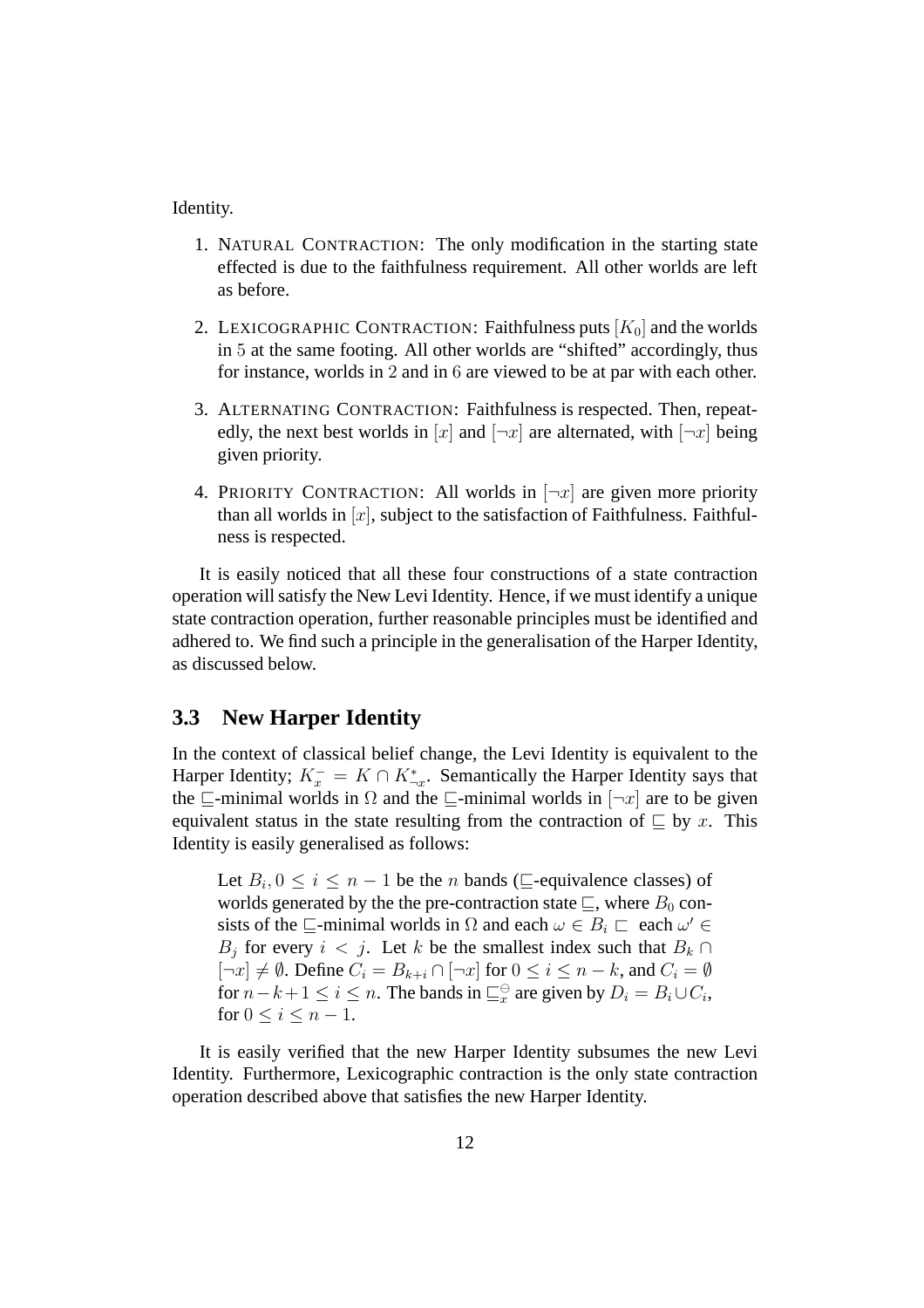### **3.4 Test Case**

We have noticed that the new Levi Identity and the new Harper Identity argue in favour of adopting Lexicographic Contraction as the correct state contraction operation. In this section we examine a test case to see how this operation fares *vis a vis* our intuitive judgment about iterated contraction. We consider a variant of a well known example due to Darwiche and Pearl [4]:

We initially believe on independent grounds that x is smart and that x is rich. That is, removing smart leaves rich undisturbed, and similarly, removing rich leaves smart undisturbed. The question is, what should we believe if we were to first remove smart followed by removal of rich. That is, what should be  $K^{\ominus}_{smart}$ ,  $\hat{\theta}$ ? Intuitively, the resultant belief set should have nothing interesting to say about smart and rich.

Figure 2 below illustrates this scenario.



Figure 2: A variant of Smart-Rich problem

It is easily verified that the result of using Lexicigraphic Contraction in this case of iterated belief contraction concurs with our intuitive expectation. In contrast, the other operations leave residual beliefs – the Natural Contraction allows the agent to retain the belief smart  $\vee$  rich, while both Priority and Alternating retain smart  $\rightarrow$  rich.

Thus, this test case adds further credence to Lexicographic Contraction.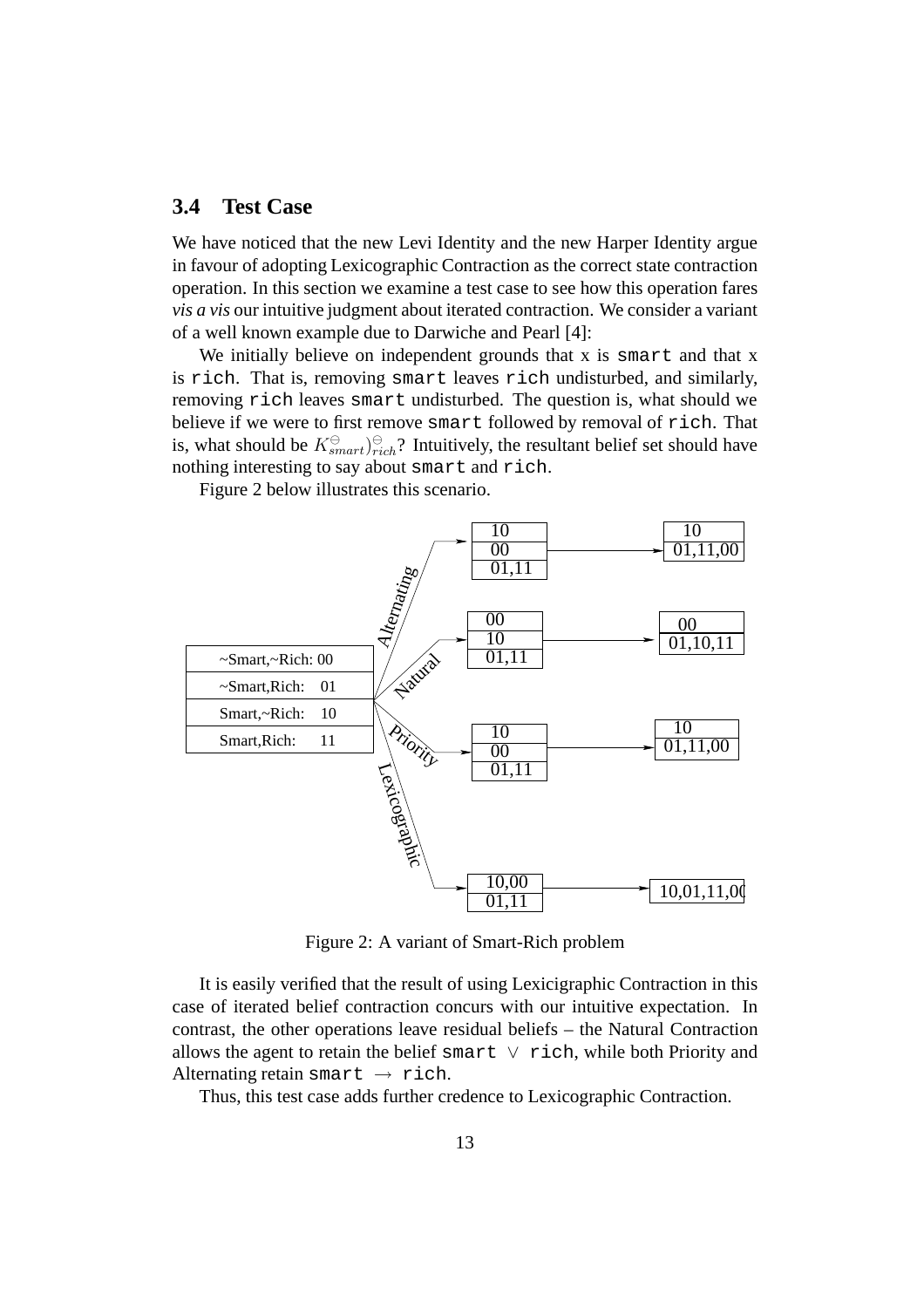# **4 Partial Characterisation**

In this section we provide some technical results that partially characterise the Lexicographic contraction operation. Before the results are pesented, we provide a rigorous definition of this operation. The preorder operation  $\sqsubseteq_e^{\ominus}$  based on the total preorder  $\Box$  and the sentence x to be removed with the following constraints:

| Condition 1: | If $\omega, \omega' \in [x]$ then $\omega \sqsubseteq_{x}^{\ominus} \omega'$ if and only if $\omega \sqsubset \omega'$        |
|--------------|-------------------------------------------------------------------------------------------------------------------------------|
| Condition 2: | If $\omega, \omega' \in [\neg x]$ then $\omega \sqsubseteq_{x}^{\ominus} \omega'$ if and only if $\omega \sqsubseteq \omega'$ |
| Condition 3: | If $\omega \in [x], \omega' \in [\neg x]$ then $\omega \sqsubseteq^{\ominus}_x \omega'$ if and only if                        |
|              | for every chain $\omega'_0 \sqsubset \omega'_1 \sqsubset \cdots \sqsubset \omega'$ in $[\neg x]$ of length n,                 |
|              | there exists a chain $\omega_0 \sqsubset \omega_1 \sqsubset \cdots \sqsubset \omega$ in [x] of length n                       |
| Condition 4: | If $\omega \in [\neg x], \omega' \in [x]$ then $\omega \sqsubseteq_{x}^{\ominus} \omega'$ if and only if                      |
|              | for every chain $\omega'_0 \sqsubset \omega'_1 \sqsubset \cdots \sqsubset \omega'$ in $[x]$ of length n                       |
|              | there exists a chain $\omega_0 \sqsubset \omega_1 \sqsubset \cdots \sqsubset \omega$ in $[\neg x]$ of length n                |

Here we simply list some of the important properties of  $\ominus$ . The complete characterisation and proof of the properties will be provided in the complete paper.

- 1.  $(K_x^-)_y^- = K_y^-$  only if  $K_y^- \subseteq K_x^-$ . This property shows that in the iterated contraction  $(K_x^-)_y^-$ , the effect of the first contraction is washed away by the second contraction only if  $K_y^- \subseteq K_x^-$ . This is understandable since removal of y removes more information then removal of  $x$ .
- 2.  $(K_x^-)_y^- = K_x^-$  if and only if either  $\models y$  or  $y \notin K_x^-$ This property shows that in the iterated contraction  $(K_x^-)_y^-$ , the second contraction will have no effect if and only if either  $y$  is a tautology or  $y$ does not exist in the belief set after the first contraction.
- 3. If  $y \vdash x$  then  $(K_x^-)_y^- = K_{x \vee y}^-$
- 4. If  $x \vdash y$  and  $y \notin K_x^-$  then  $(K_x^-)_y^- = K_{x \wedge y}^-$
- 5. If  $x \in K_y^-$  and  $y \in K_x^-$  then  $(K_x^-)_y^- = K_x^- \cap K_y^-$
- 6. If  $x \vdash y$  and  $y \in K_x^-$  then  $(K_x^-)_y^- = K_x^- \cap K_y^-$ . Properties 5 and 6 concern scenarios in which  $(K_x^-)_y^- = K_x^- \cap K_y^-$ . In these cases, the order of the contractions is not important as the resultant belief set after the two contractions is always the intersection of the two belief sets after each individual contraction. The set of worlds in the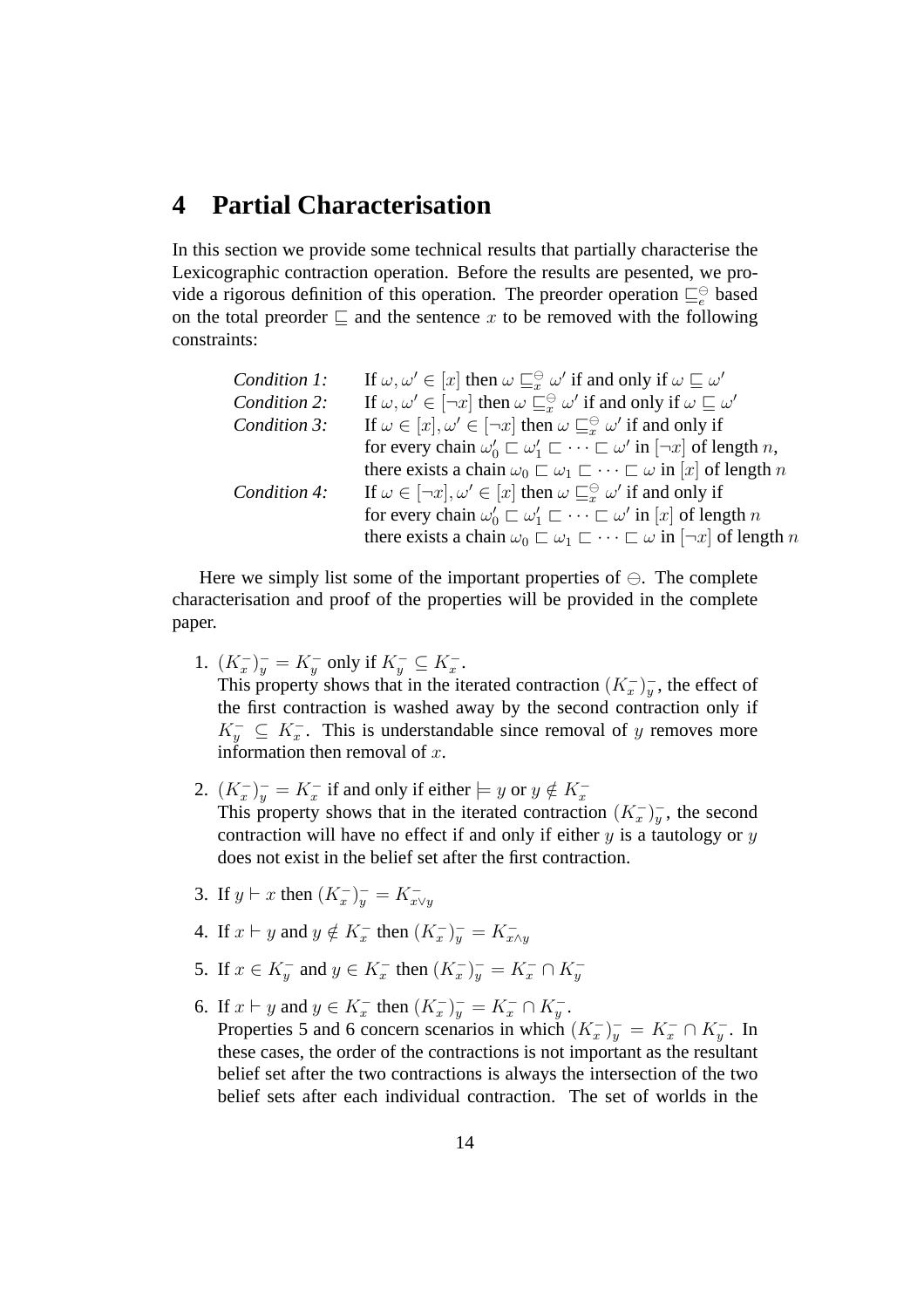resultant belief sets is the union of the current worlds  $K$  and the minimal world of  $[\neg x]$  and the minimal world of  $[\neg y]$ .

7. If  $x \notin K_y^-$ ,  $y \in K_x^-$  and  $x \not\vdash y$  then  $(K_x^-)_y^- = K_x^- \cap K_{x \vee y}^-$ .

### **5 Conclusions**

In this paper we started with the idea of using the expansion and contraction operation instead of the revision operation, in the context of iterated belief change. This was motivated by the Levi Identity. We noticed that it naturally led to the problem of iterated contraction.

In the process we defined state expansion and state contraction operations. For this purpose we used an analogue of the Levi Identity appropriate for state transformations. It turned out that this analogue is not strong enough to determine a unique state contraction operation. We then argued that an analogue of the Harper Identity leads to a reasoned account of state contraction, which naturally corresponds to the idea behind lexicographic Revision. An examination of a test case lends further support to such a state contraction operation.

We have provided a partial characterisation of this operation. Complete characterisation of this operation, as well as its generalisation to complement belief merging will be taken up in our future works.

#### **Acknowledgements:**

This work has been supported in part by The Australian Research Council (ARC) and The Department of Education, Training and Youth Affairs (DETYA).